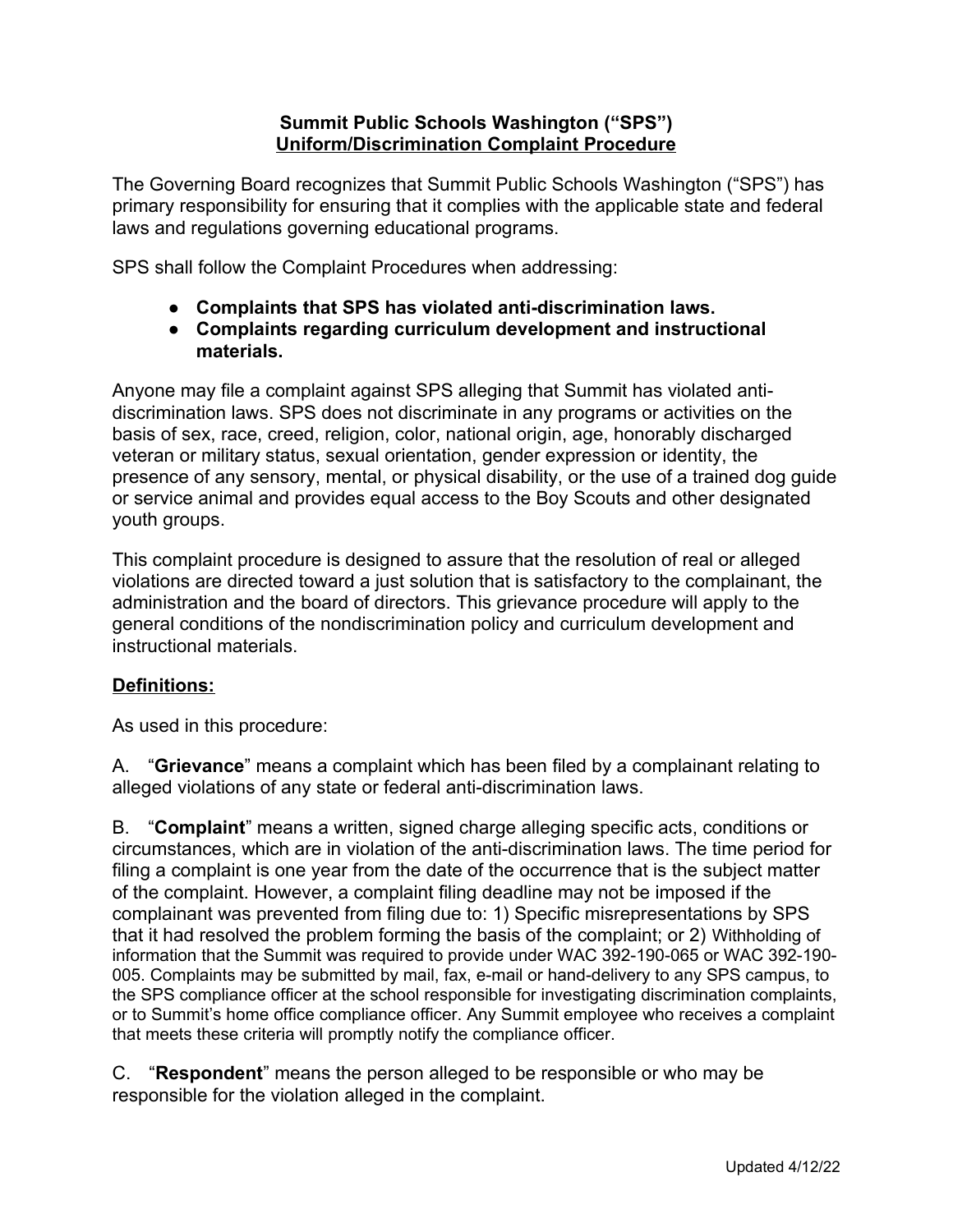The Board acknowledges and respects every individual's rights to privacy. Discrimination, intimidation, harassment, and bullying complaints shall be investigated in a manner that protects [to the greatest extent possible] the confidentiality of the parties and the integrity of the process. SPS cannot guarantee anonymity of the complainant. This includes keeping the identity of the complainant confidential except to the extent necessary to carry out the investigation, as determined by the Superintendent of SPS or their designee on a case-by-case basis.

The primary purpose of this procedure is to secure an equitable solution to a justifiable complaint. To this end, specific steps will be taken. Summit Public Schools is prohibited by law from intimidating, threatening, coercing or discriminating against any individual for the purpose of interfering with their right to file a grievance under this policy and procedure and from retaliating against an individual for filing such a grievance.

# **SPS Washington Schools Compliance Officers**

The following employees of Summit Public Schools are designated as compliance officers to receive and investigate complaints and ensure SPS's compliance with the law:

| <b>Summit Public School</b> | <b>Compliance Officer*</b>         | <b>Contact Information</b>                                                                     |
|-----------------------------|------------------------------------|------------------------------------------------------------------------------------------------|
| Sierra                      | Aubree Guyton, Executive Director  | 1025 S. King Street<br>Seattle, WA 98104<br>Phone: 206-453-2520<br>Email: aguyton@summitps.org |
| Olympus                     | Anthony Clarke, Executive Director | 409 Puyallup<br>Tacoma, WA 98421<br>Phone: 253-444-9781<br>Email: aclarke@summitps.org         |
| Atlas (Grades 9-12)         | Dan Effland, Executive Director    | 9601 35th Ave SW<br>Seattle, WA 98126<br>Phone: 253-987-1535<br>Email: deffland@summitps.org   |
| Atlas (Grades 6-8)          | Andrea Klein, Executive Director   | 9601 35th Ave SW<br>Seattle, WA 98126<br>Phone: 253-987-1535<br>Email: aklein@summitps.org     |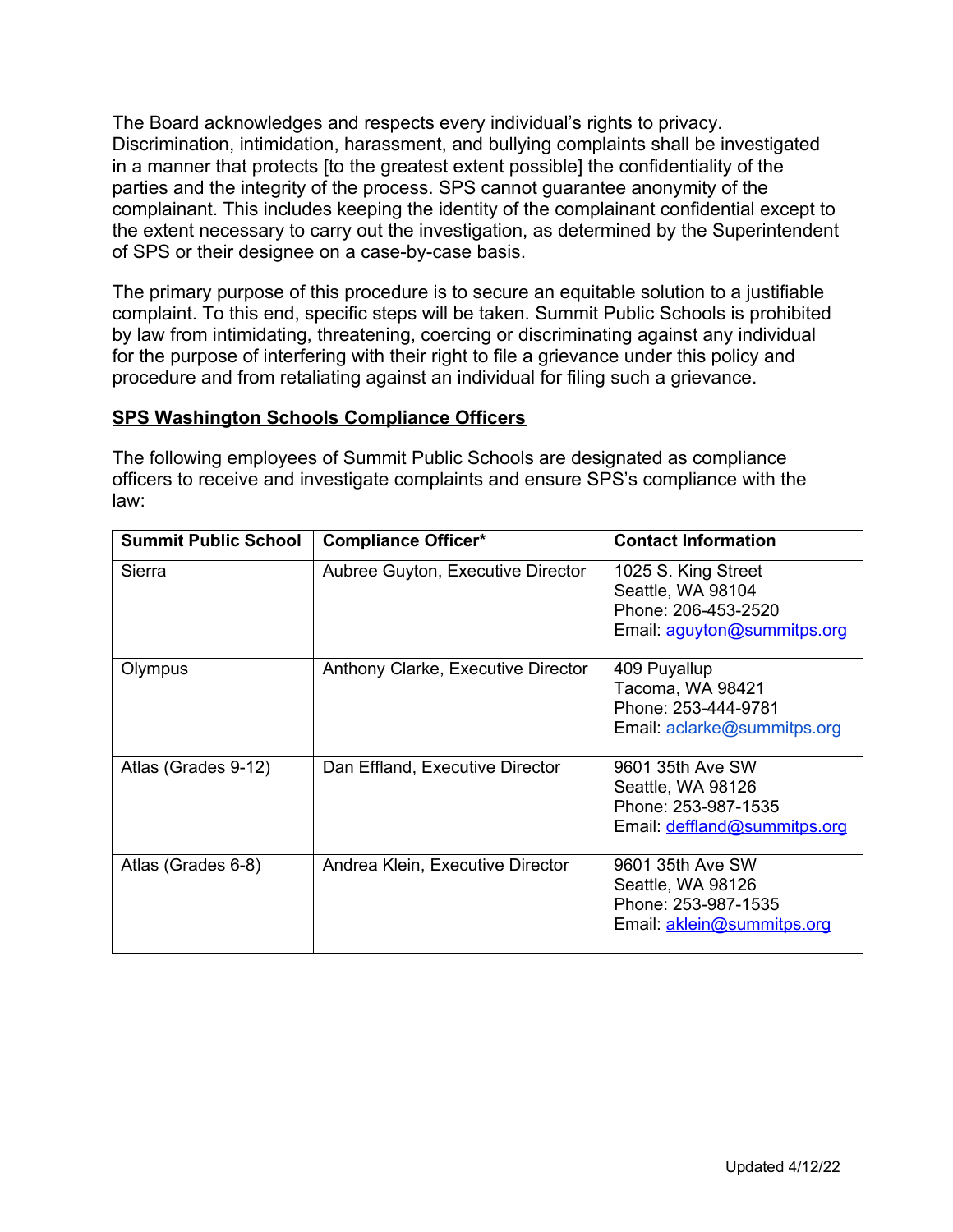# **Summit Public Schools Home Office Compliance Officer**

| <b>Site</b>                       | <b>Compliance Officer / Contact Information</b>                                                                                                                                                    |
|-----------------------------------|----------------------------------------------------------------------------------------------------------------------------------------------------------------------------------------------------|
| Summit Public Schools Home Office | Keith Cantrelle (Conflict Resolution Advisor)<br><b>Summit Public Schools</b><br>780 Broadway<br>Redwood City, CA 94063<br>kcantrelle@summitps.org<br>Phone: (650) 257-9880<br>Fax: (650) 517-8356 |

The Chief of Schools or Superintendent shall ensure that Summit employees designated to investigate complaints are knowledgeable about laws and programs for which they are responsible. Such employees may have access to legal counsel as determined by the Superintendent or designee.

### **NOTIFICATIONS**

Complaint Procedures are distributed to every student and family in the Student – Family Handbooks that are sent home every year. Procedures are distributed at parentteacher meetings, and to new students as part of the enrollment process. Procedures and forms are available at every SPS school site and the SPS Home Office. Complaint procedures are distributed to classified and certificated employees at the beginning of each school year. Complaint procedures are distributed in different languages to students of school where 15% or more students speak a primary language other than English. SPS also provides an annual written notification of the complaint procedures to advisory committees, private school officials, and other interested parties (i.e., Adult Education).

Copies of the SPS complaint procedures shall be available free of charge.

# **PROCEDURES**

The following procedures shall be used to address all complaints that allege a violation of federal or state laws or regulations governing educational programs. The compliance officer shall maintain a record of each complaint and subsequent related actions. All parties involved in allegations shall be notified when a complaint is filed, when a complaint meeting or hearing is scheduled, and when a decision or ruling is made.

### **Informal Process for Resolution**

Anyone with an allegation of discrimination may request an informal meeting with the compliance officer or designated employee to resolve their concerns. Such a meeting will be at the option of the complainant. If unable to resolve the issue at this meeting, the complainant may submit a written complaint to the compliance officer. During the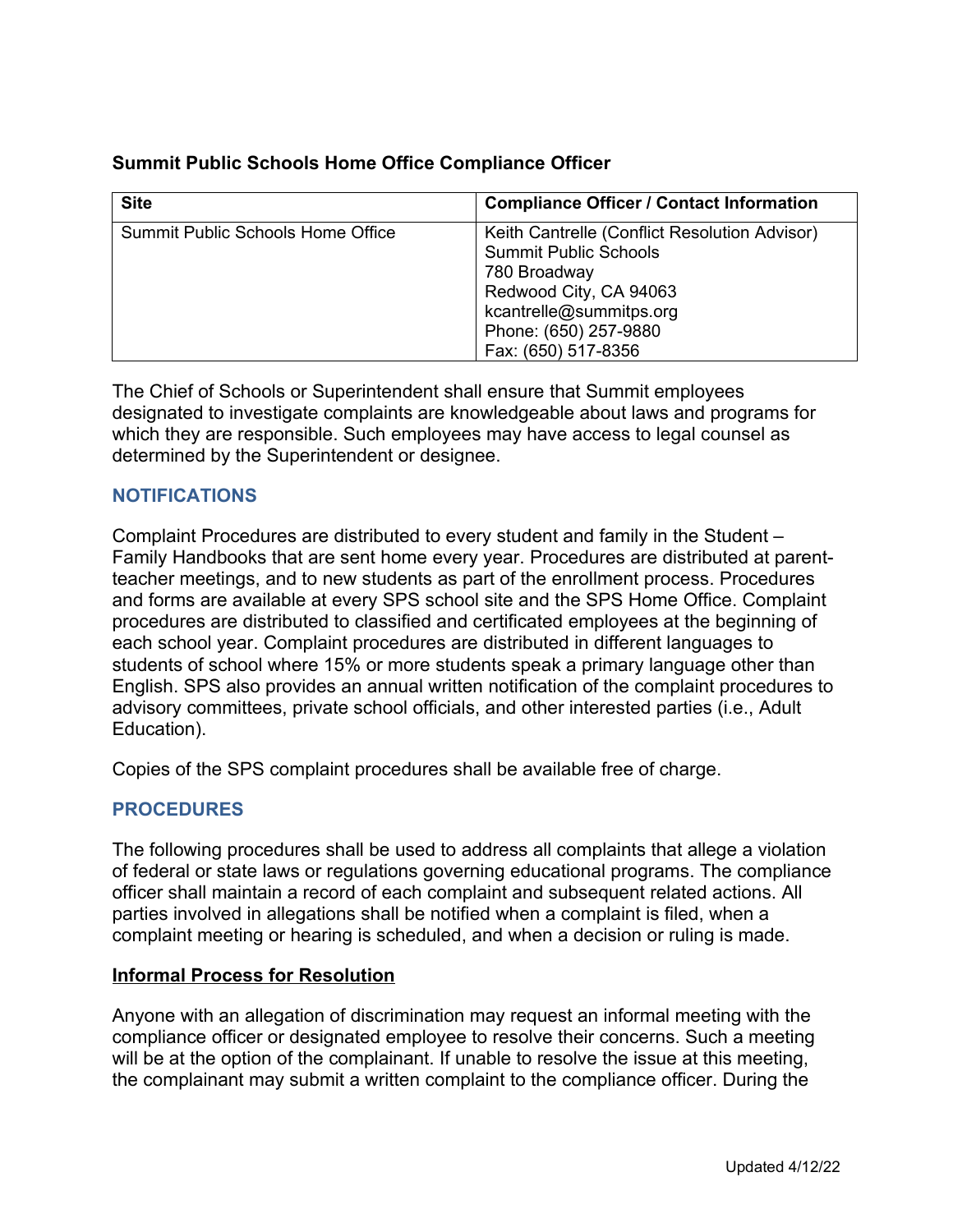course of the informal process, SPS must notify complainant of their right to file a formal complaint.

## **Formal Process for Resolution**

#### **Level One: Complaint to Summit Public Schools**

- A. The complaint must set forth the specific acts, conditions or circumstances alleged to be in violation. Upon receipt of a complaint, the compliance officer will provide the complainant a copy of this procedure. The compliance officer will investigate the allegations within 30 calendar days. SPS and complainant may agree to resolve the complaint in lieu of an investigation. The officer shall provide the Senior Director of Schools with a full written report of the complaint and the results of the investigation.
- B. The Senior Director of Schools or designee will respond to the complainant with a written decision as expeditiously as possible, but in no event later than 30 calendar days following receipt of the written complaint, unless otherwise agreed to by the complainant or if exceptional circumstances related to the complaint require an extension of the time limit. In the event an extension is needed, SPS will notify the complainant in writing of the reason for the extension and the anticipated response date. At the time SPS responds to the complainant, SPS must send a copy of the response to the office of the superintendent of public instruction.
- C. The decision of the Senior Director of Schools or designee will include: 1) a summary of the results of the investigation; 2) whether Summit has failed to comply with anti-discrimination laws; 3) if non-compliance is found, corrective measures Summit deems necessary to correct it; and 4) notice of the complainant's right to appeal to the school board and the necessary filing information. The Senior Director of School's or designee's response will be provided in a language the complainant can understand and may require language assistance for complainants with limited English proficiency in accordance with Title VI of the Civil Rights Act of 1964.
- D. Any corrective measures deemed necessary shall be instituted as expeditiously as possible, but in no event later than 30 calendar days following the Senior Director of Schools' mailing of a written response to the complaining party unless otherwise agreed to by the complainant.

### **Level Two – Appeal to the Board of Directors**

A. If a complainant disagrees with the Senior Director of School's or designee's written decision, the complainant may appeal the decision to Summit's board of directors by filing a written notice of appeal with the secretary of the board within ten (10) calendar days following the date upon which the complainant received the response.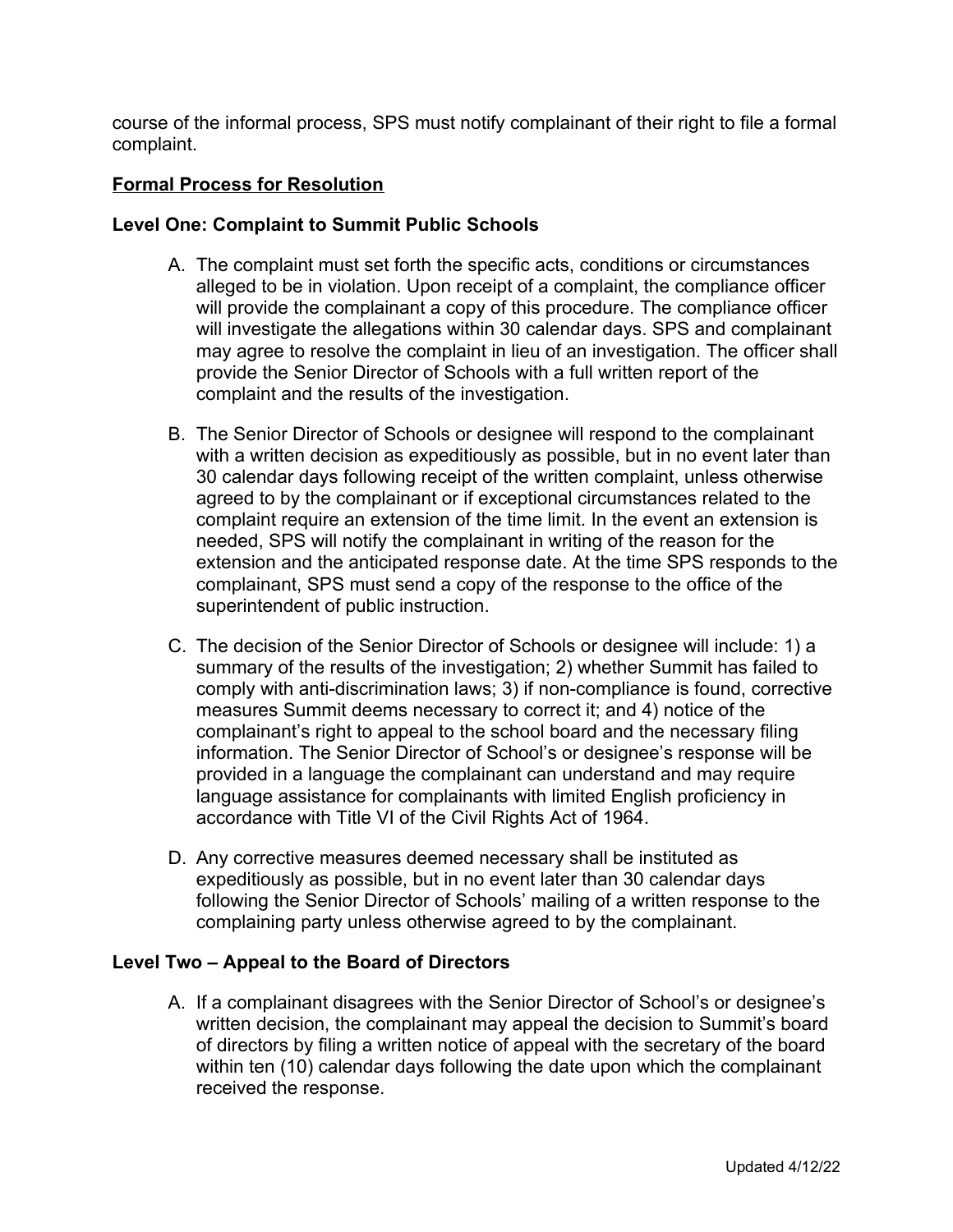- B. The board shall schedule a hearing to commence by the twentieth (20th) calendar day following the filing of the written notice of appeal, unless otherwise agreed to by the complainant and the Senior Director of Schools or for good cause. Both parties shall be allowed to present such witnesses and testimony as the board deems relevant and material. Unless otherwise agreed to by the complainant, the board will render a written decision within thirty (30) calendar days following the filing of the notice of appeal and provide the complainant with a copy of the decision.
- C. The decision of the board will be provided in a language the complainant can understand, which may require language assistance for complainants with limited English proficiency in accordance with Title VI of the Civil Rights Act.
- D. The decision will include notice of the complainant's right to appeal to the superintendent of Public Instruction and will identify where and to whom the appeal must be filed. SPS will send a copy of the appeal decision to the office of the superintendent of public instruction.

## **Level Three - Complaint to the Superintendent of Public Instruction**

If a complainant disagrees with the decision of the board of directors, or if Summit fails to comply with this procedure, the complainant may file a complaint with the superintendent of public instruction.

- A. A complaint must be received by the superintendent of Public Instruction on or before the twentieth (20) calendar day following the date upon which the complainant received written notice of the board of directors' decision, unless the superintendent of Public Instruction grants an extension for good cause Complaints may be submitted by mail, fax, electronic mail, or hand delivery.
- B. A complaint must be in writing and include: 1) A description of the specific acts, conditions or circumstances alleged to violate applicable antidiscrimination laws; 2) The name and contact information, including address, of the complainant; 3) The name and address of the Summit campus subject to the complaint; 4) A copy of Summit's complaint and appeal decision, if any; and 5) A proposed resolution of the complaint or relief requested. If the allegations regard a specific student, the complaint must also include the name and address of the student, or in the case of a homeless child or youth, contact information.
- C. Upon receipt of a complaint, the Office of the superintendent of Public Instruction may initiate an investigation, which may include conducting an independent on-site review. OSPI may also investigate additional issues related to the complaint that were not included in the initial complaint or appeal to the Senior Director of Schools or board. Following the investigation, OSPI will make an independent determination as to whether SPS has failed to comply with RCW 28A.642.010 or Chapter 392- 190, WAC and will issue a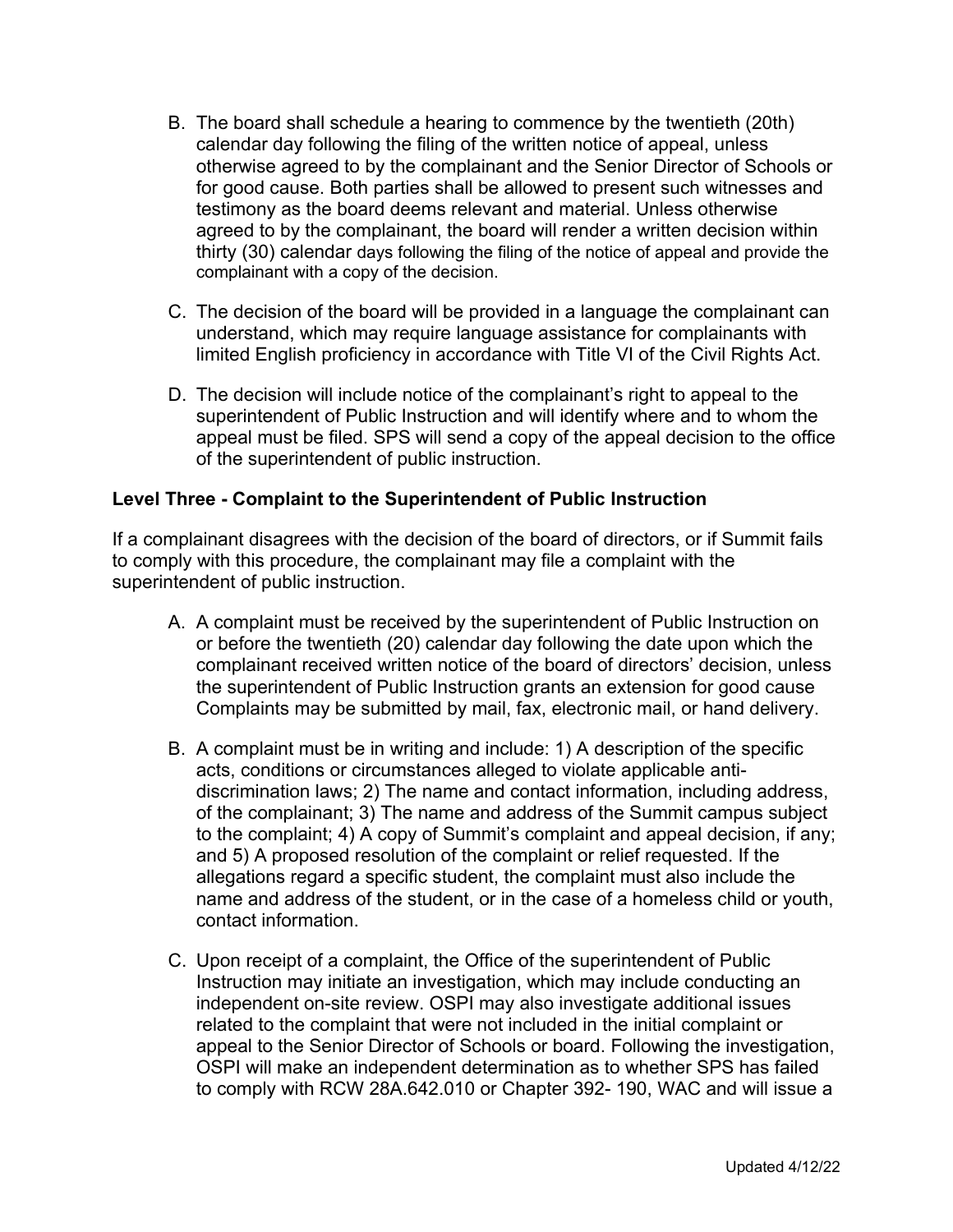written decision to the complainant and SPS that addresses each allegation in the complaint and any other noncompliance issues it has identified. The written decision will include corrective actions deemed necessary to correct noncompliance and documentation the district must provide to demonstrate that corrective action has been completed.

All corrective actions must be completed within the timelines established by OSPI in the written decision unless OSPI grants an extension. If timely compliance is not achieved, OSPI may take action including but not limited to referring SPS to appropriate state or federal agencies empowered to order compliance.

A complaint may be resolved at any time when, before the completion of the investigation, SPS voluntarily agrees to resolve the complaint. OSPI may provide technical assistance and dispute resolution methods to resolve a complaint.

### **Level Four - Administrative Hearing**

A complainant or charter school that desires to appeal the written decision of the Office of the superintendent of Public Instruction may file a written notice of appeal with OSPI within thirty (30) calendar days following the date of receipt of that office's written decision. OSPI will conduct a formal administrative hearing in conformance with the Administrative Procedures Act, Chapter 34.05, RCW.

### **Mediation**

At any time during the discrimination complaint procedure set forth in WAC 392-190-065 through 392- 190-075, SPS may, at its own expense, offer mediation. The complainant and SPS may agree to extend the discrimination complaint process deadlines in order to pursue mediation.

The purpose of mediation is to provide both the complainant and SPS an opportunity to resolve disputes and reach a mutually acceptable agreement through the use of an impartial mediator. Mediation must be voluntary and requires the mutual agreement of both parties. It may be terminated by either party at any time during the mediation process. It may not be sued to deny or delay a complainant's right to utilize the complaint procedures.

Mediation must be conducted by a qualified and impartial mediator who may not:

- A. Be an employee of Summit Public Schools, any school district, public charter school, or other public or private agency that is providing education related services to a student who is the subject of the complaint being mediated; or
- B. Have a personal or professional conflict of interest. A mediator is not considered an employee of SPS or a charter school or other public or private agency solely because he or she serves as a mediator.